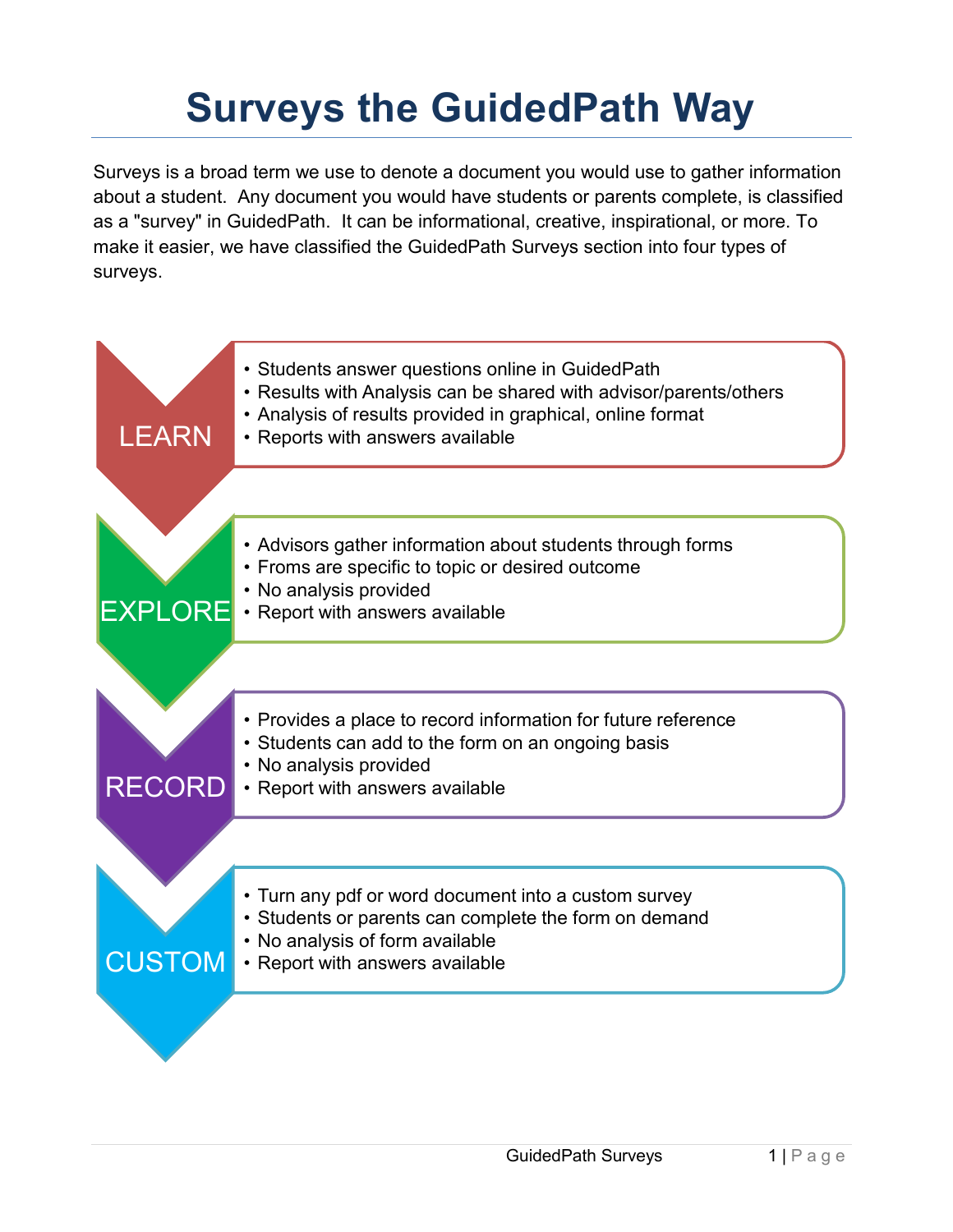## **Essential**

Surveys provide an essential element to your counseling process. Guiding students through a self exploration is key. How does a student know what they want to do in the future, without an opportunity to do some exploration? How do you as a counselor know what will best suit a student if you don't know the student? The earlier you start the process, the more you can learn, and the more time a student has to explore and grow. Surveys provide the following:

- Data driven results to use in making decisions
- Use of researched instruments for reporting
- One place to maintain ongoing records of information
- A way to go completely paperless

Students benefit from having surveys (documents) available:

- Students enjoy answering questions about themselves
- Students and parents appreciate reviewing results of surveys
- Students learn about themselves
- It takes time for students to process and apply what they learn about themselves
- Students can easily learn about more options provided in survey outcomes

As a business/counseling organization, you benefit from the use of surveys because you have:

- Increased marketing opportunity for your organization or practice
- Another tool/resource provided you can brand and distribute in your community
- An opportunity to start earlier with students.
- A way to set your organization apart .

Surveys are an integral part of GuidedPath's process. Surveys (or documents ) are:

- No additional charge
- Easily accessed
- Easily branded
- Easily printed/shared

I don't know how a professional organization can operate in this modern world of college counseling without the use of surveys, especially Surveys the GuidedPath Way.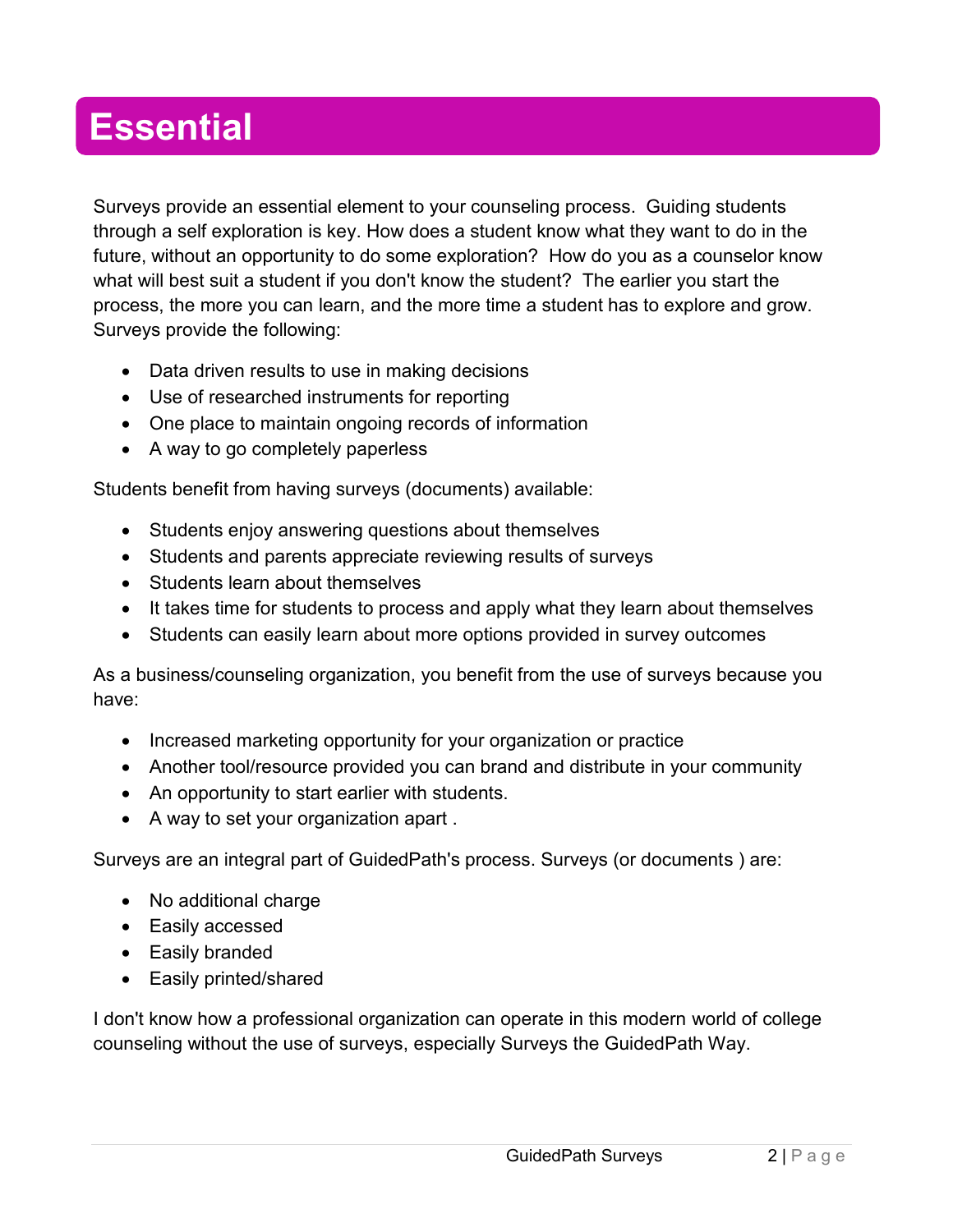### **Learn**

The **LEARN** type contains our surveys that provide an analysis, an outcome. These are surveys that provide questionnaires students or parents answer. Once all sections/questions in the survey is completed, a report is generated, with an analysis of the results. Advisors view the student's results right on the Survey Dashboard. Students and parents can view their results right on their dashboards as well

As an advisor, you can control when your student sees the results. You manage the experience.

#### **College Match**

Exclusive to GuidedPath is the College Match Survey. Written by Dr. Steven Antonoff, the College

| Ľ                                                                                                                                                                                        |                                                                |                                                                                                       |  |  |  |  |
|------------------------------------------------------------------------------------------------------------------------------------------------------------------------------------------|----------------------------------------------------------------|-------------------------------------------------------------------------------------------------------|--|--|--|--|
| <b>EFC Calculator</b><br>FM: \$25.975<br>IM: \$38,784<br><b>Completed</b>                                                                                                                | <b>Find My Spark</b><br>Personality Trait: ENTJ<br>0% Complete | <b>Learning Styles</b><br>Receptive Style: Visual, Tactile<br>Social Style: Group<br><b>Completed</b> |  |  |  |  |
| <b>Explore</b>                                                                                                                                                                           |                                                                |                                                                                                       |  |  |  |  |
| <b>Athletic Worksheet</b><br>Getting 2 Know U<br><b>Parent Questionnaire</b><br>Design a College<br><b>Not started</b><br><b>Not started</b><br><b>Not started</b><br><b>Not started</b> |                                                                |                                                                                                       |  |  |  |  |
| Record                                                                                                                                                                                   |                                                                |                                                                                                       |  |  |  |  |
| <b>Activity Record</b><br><b>Course Plan</b><br><b>Letters of Recommendation</b><br>0% Complete<br>16% Complete<br><b>Not started</b>                                                    |                                                                |                                                                                                       |  |  |  |  |
| <b>Sequoia College Consulting Associates</b>                                                                                                                                             |                                                                |                                                                                                       |  |  |  |  |
|                                                                                                                                                                                          |                                                                |                                                                                                       |  |  |  |  |
|                                                                                                                                                                                          | <b>Destination College Survey #1</b>                           | College Style: Intuition-Thinking                                                                     |  |  |  |  |

Match Survey has been used by hundreds of students world wide to indentify colleges that would be a good "match" for the student. It helps with determining "best fit".

Learn more about [College](https://guidedpath.zendesk.com/hc/en-us/articles/202546593-College-Match-Survey) Match in the GuidedPath knowledge base.

#### **EFC Calculator**

Funding college is not a one size fits all proposition. Families need to know how their unique family situation fits into the financial aid process. The EFC Calculator is designed to help families understand how to best pay for their child's college education by identifying families as being in one of three categories. Specialized strategies for each category are provided to families, giving them an opportunity to plan and maximize college options. Learn more about the **EFC Calculator** in the GuidedPath knowledge base.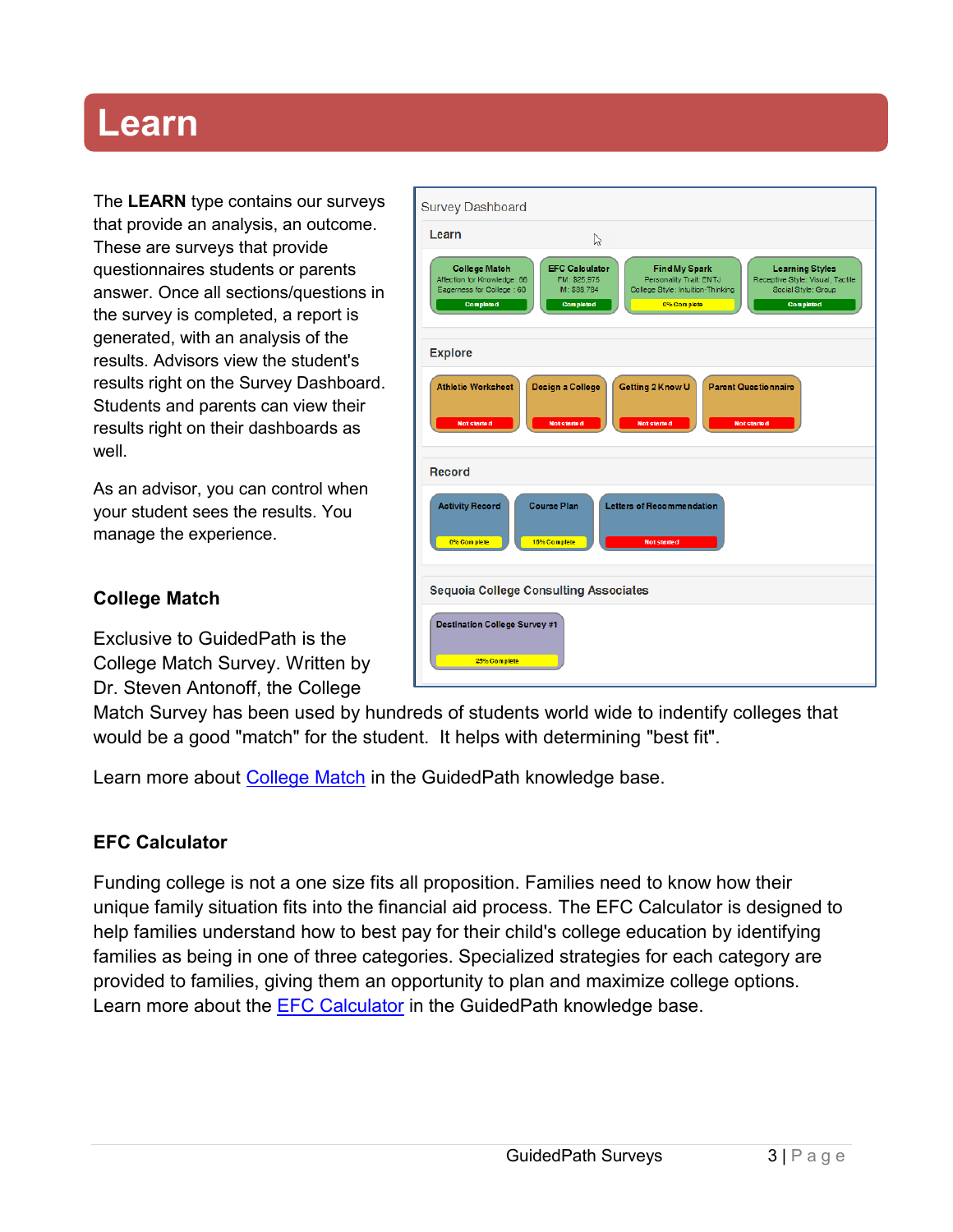#### **Find My Spark**

Claire Law, an experienced educational consultant and co-author of *Find the Perfect College For You*, collaborated exclusively with GuidedPath to create Find My Spark™, a personality survey. Find My Spark is the first personality-based assessment to suggest colleges based on a student's personality type and learning style. The name of the survey, Find My Spark, embodies the intent of the personality survey and college search process. Helping students find their spark helps them in choosing colleges, careers and majors. Learn more about the [Find My Spark](https://guidedpath.zendesk.com/hc/en-us/articles/200906786-Find-My-Spark-Survey) survey in the GuidedPath knowledge base.

#### **Learning Styles**

All students can benefit from knowing their dominant learning style(s). Use this survey to help students of all ages prepare for success in school. The GuidedPath Learning Styles Surveys report includes study habit tips students can use, or parents can help students implement. It opens the door to understanding why and how a student studies best. GuidedPath [Learning Styles Survey](https://guidedpath.zendesk.com/hc/en-us/articles/115002726923-Learning-Styles-Survey) incorporates over twenty years of experience and research. Learn more about the [Learning Styles](https://guidedpath.zendesk.com/hc/en-us/articles/115002726923-Learning-Styles-Survey) survey in the GuidedPath knowledge base.

## **Explore**

The **EXPLORE** type of surveys provides an opportunity to learn more about a student. Many of these surveys have questions, but no one answer. Students use the survey questions to explore their thoughts, their options, or their choices. This is a good type of survey to add as a custom survey too.

#### **Athletic Worksheet**

Going to college to play a sport is popular. The reason you're choosing to play a sport will be different from your friend's or team-mate's reasons. Use this worksheet to identify your strengths both as a student and as an athlete. Then, use your strengths as part of your college search and applications.

#### **Design a College**

The Design a College survey was written by an Independent Educational Consultant. This survey helps identify the student's priorities and desires to help find that great college fit.

#### **Getting 2 Know U**

This is a personal survey about your preferences and personality. Each question asks you about a set of "2" items. This survey is designed to start a discussion, with your advisor, friends and/or parents.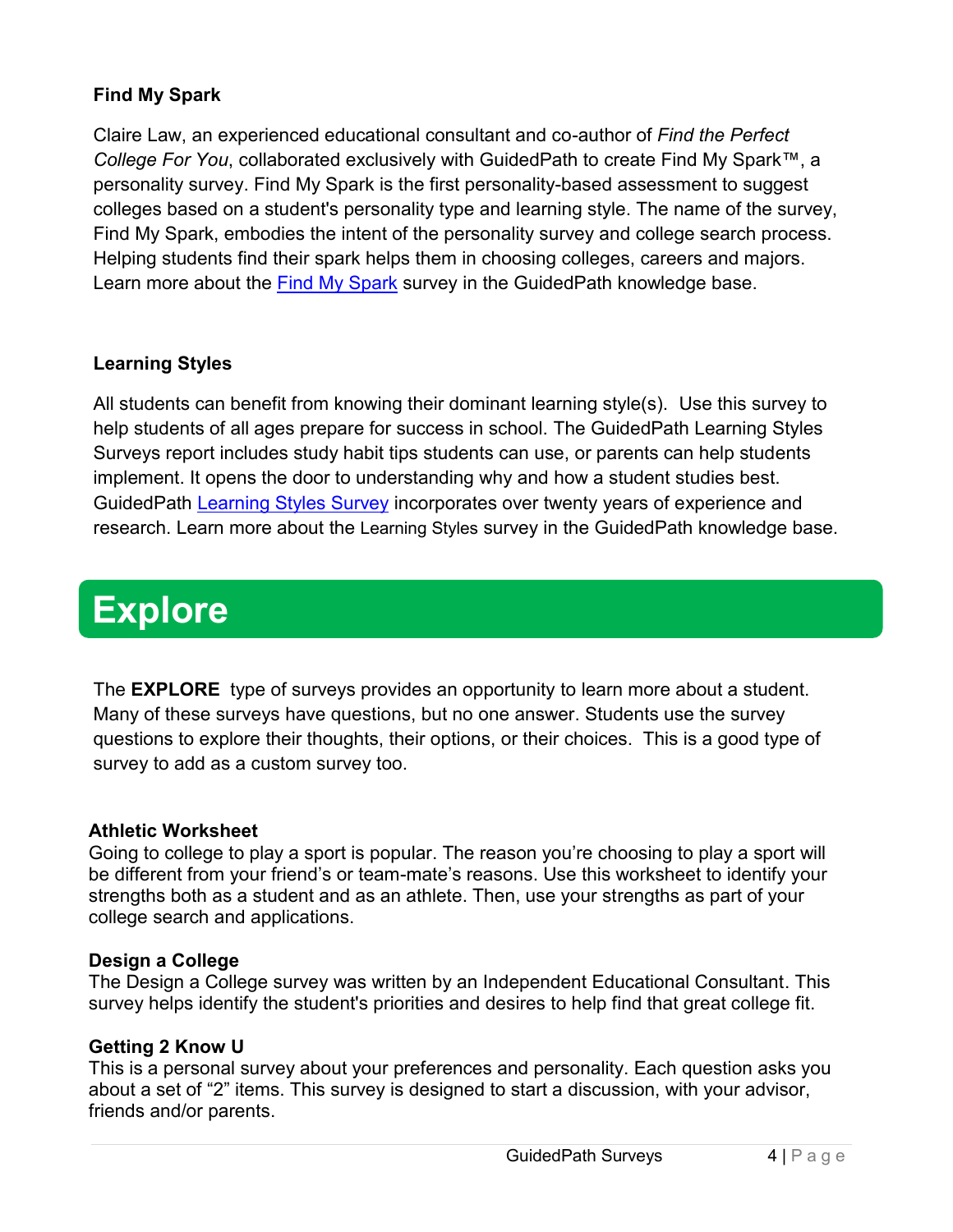#### **Parent Questionnaire**

Now you can gather information from parents online, to have available with each students' profile. Compiled by Becky Heinemann, from a survey of other college advisors. Most questions are thought questions for the parents to reflect and respond too. Very valuable for all advisors.

## **Record**

The **RECORD** survey type in many ways is more of a document. These surveys may include questions, they may not. It provides you and your students a place to track and record vital information about the student. Recording course work and activities are key surveys included in this type. Think of any document you would have a student/parent maintain as a RECORD type of survey. This is a good type of survey to use in conjunction with cloud sharing.

#### **Activity Record**

The Activity Record is the place to track extracurricular activities and have information in one place to help with your college applications. These activities can be associated with your high school or be outside the school.

#### **Course Plan**

Planning your school courses from 9th-12th grades will help you take the right courses for college. Use this survey to match your course selections to course requirements of competitive 4 year colleges/universities.

#### **Letter of Recommendation Survey**

Give students added help in getting quality recommendations using the Recommendation Survey. A robust survey, students reflect and write about personal experiences in each teacher's classroom. Going deep and providing an online tool to record and track this, makes student recommendations stronger. Read [The Three Steps to Outstanding](file:///C:/hc/en-us/articles/205719249)  [Recommendations.](file:///C:/hc/en-us/articles/205719249)

### **Custom**

The **CUSTOM** survey type provides you with a lot of versatility. Take any document or form you currently provide to families and turn it into a Custom Survey. It will take you a step closer (or two steps closer) to being completely paperless.